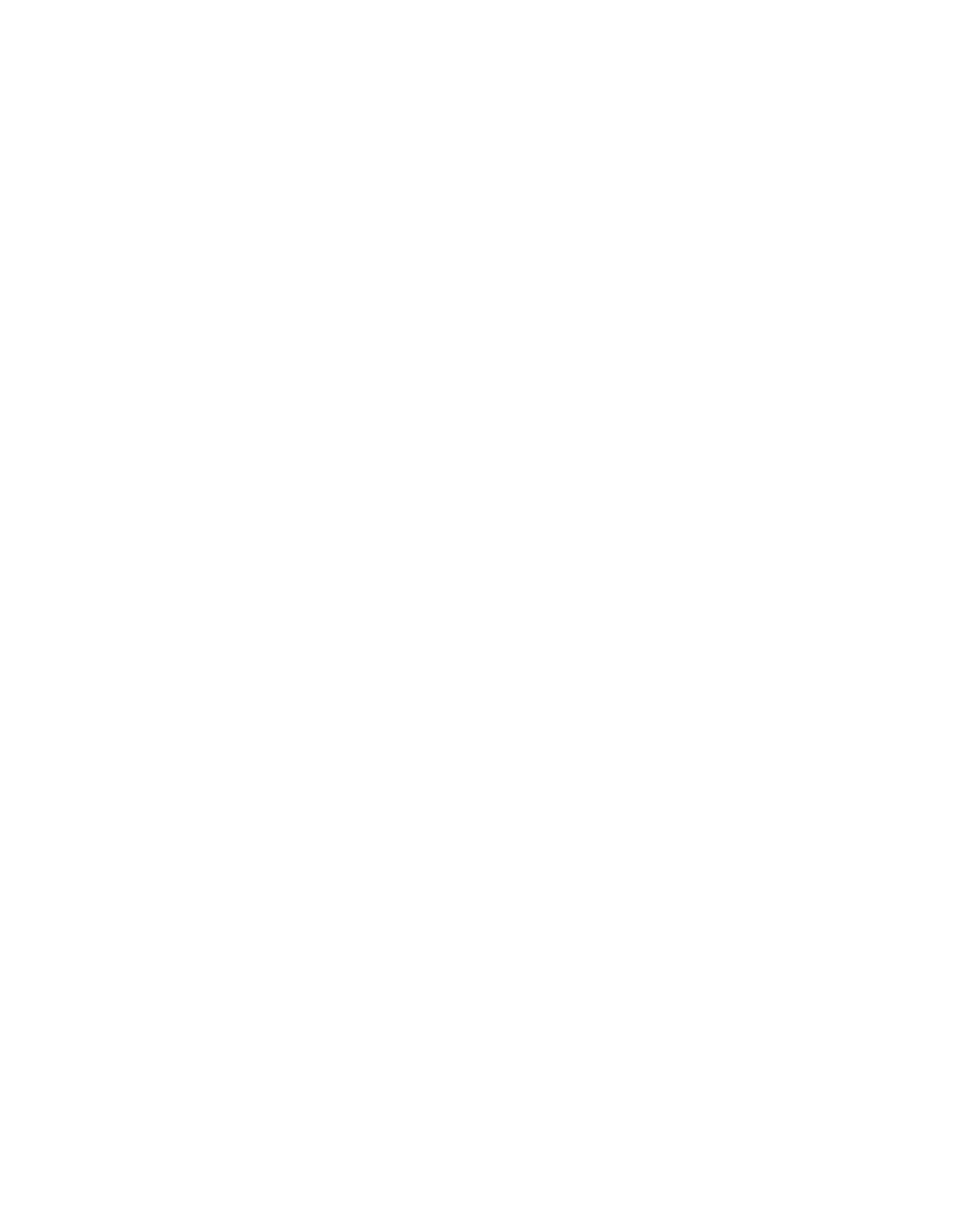All Rights Reserved **To be completed by Kathryn (IEEE)**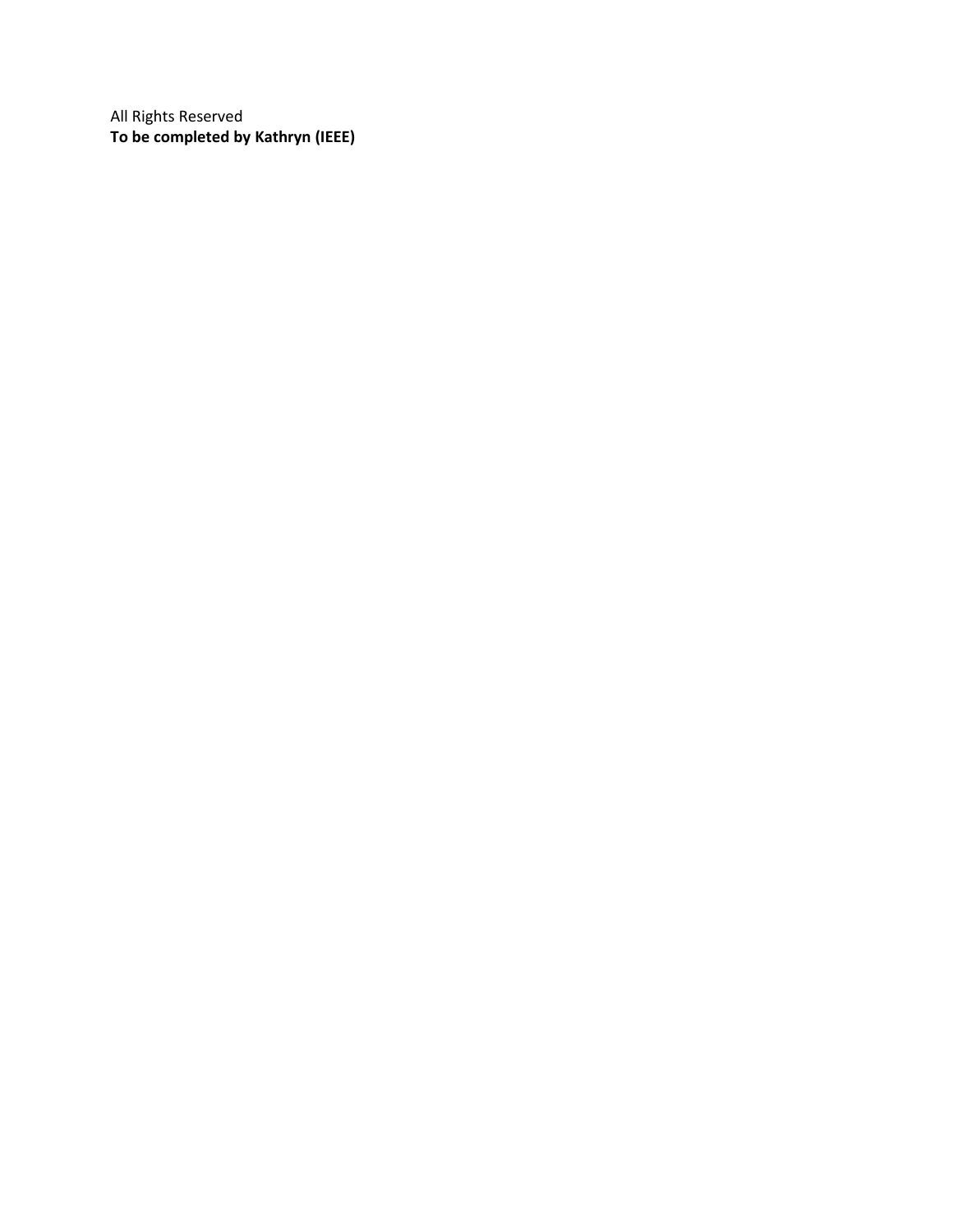## **PREFACE**

This volume contains papers presented at the 8<sup>th</sup> International Conference on New Technologies, Mobility and Security (NTMS 2016) held in Larnaca, Cyprus during November 21 – 23, 2016. The conference was co-organized by CNRS, TELECOM ParisTECH and University of Cyprus.

In response to the call for papers, 107 papers were submitted to the NTMS conference and workshops. These papers were evaluated on the basis of their significance, novelty, and technical quality. Each paper was reviewed by at least two members of the program committee. From the papers submitted to the main conference, 38 were selected as regular papers for presentation at the conference, giving an acceptance rate of about 40%. An additional 18 papers which described potentially interesting work were accepted after a major revision was made or as invited papers.

Seven prior editions of NTMS were organized. The first edition, NTMS 2007, took place in Paris, France, the second edition, NTMS 2008, took place in Tangier, Morocco, the third edition took place in Cairo, Egypt, the fourth edition took place in Paris, France, the fifth edition took place took place in Istanbul, Turkey, the sixth edition took place in Dubai, while the last edition took place in Paris, France. The current edition of NTMS conference is organized through collaboration with many sponsors (IEEE, COMSOC, IFIP, Telecom ParisTech, CNRS and University of Cyprus). We are grateful for their support to the conference organisation.

We want to thank the authors for their diligence and hard work in ensuring high quality contributions. Also, we address our gratitude to the reviewers for their multiple reviews during the selection process. We give a special thanks to Giovanni Pau and Vasos Vassiliou for chairing the conference; Samuel Pierre, Haidar Safa, Hadi Otrok, Azzam Mourad, George Xylomenos and Gustavo Marfia to co-chair the technical program committee of the three NTMS tracks. We thank also Layth Sliman for serving on the workshop committee; Francine Krief and Badr Benmammar, for the tutorial/keynote organization; George Pallis and Petros Stratis for chairing the sponsorship committee; Ibrahim Hajjeh for chairing the finance committee; Petros Stratis and Chrysostomos Chrysostomou for chairing the local organization committee,

We would also like to thank the following persons for their great support: Kathryn Alcorn from IEEE eXpress Conference Publishing, Phyllis ONeill from IEEE Communications Society, and Brianna Hunt from IEEE MCE.

There is a long list of people who volunteered their time and energy to put together the conference and who deserve acknowledgment. Thanks to all members of the Technical Program Committee, and the external reviewers, for their hard work in evaluating and discussing papers.

Last but not least, we wish to thank all the authors who submitted papers and all conference attendees. We welcome you to NTMS 2016 and hope that you will enjoy it.

Mohamad Badra College of Technological Innovation, Zayed University, UAE On behalf of the Steering Committee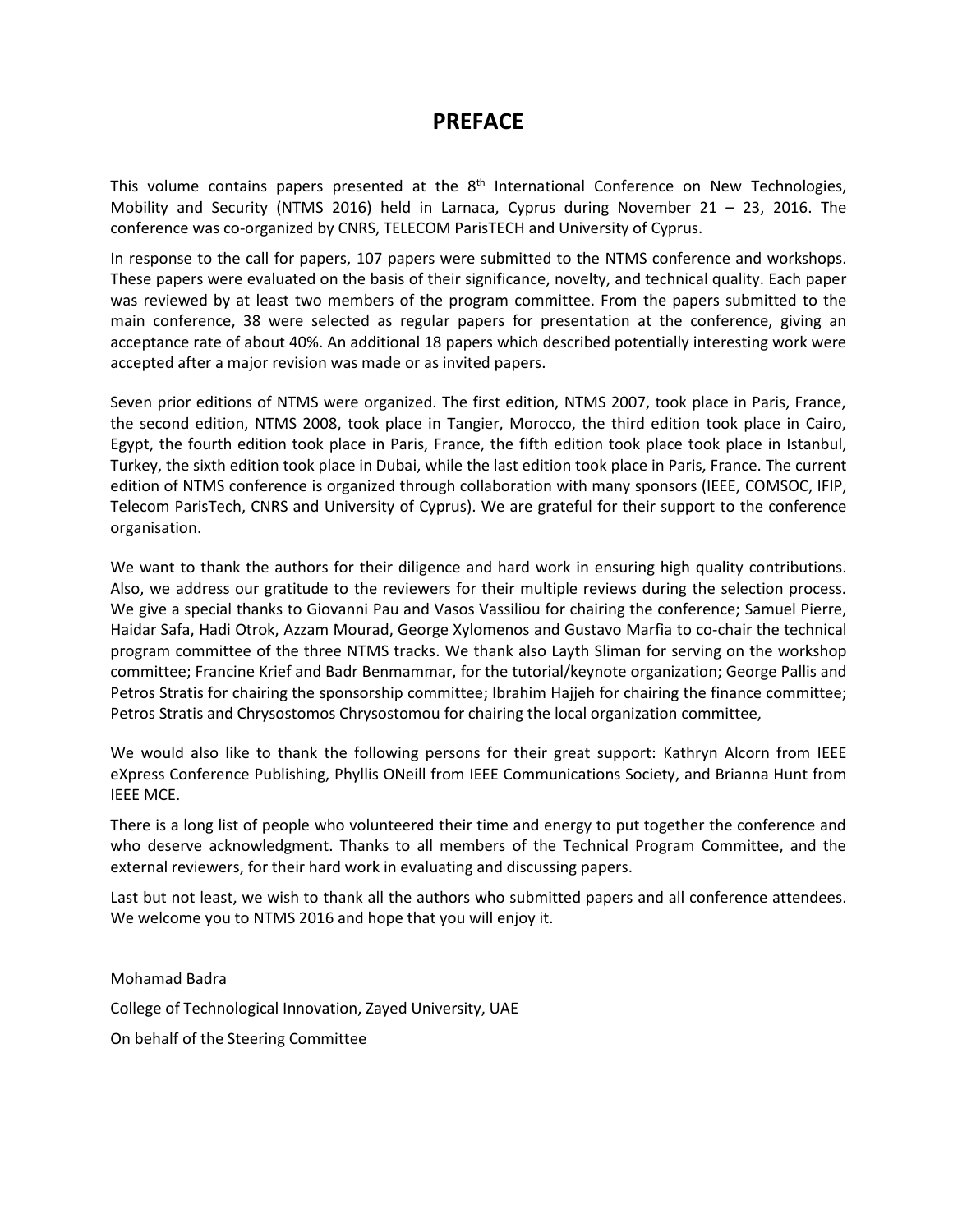## **Message from the Conference Chairs**

On behalf of the organizing and technical program committees of the seven International Conference on New Technologies, Mobility and Security – NTMS 2016, it is a great pleasure for us to welcome you in the heart of Larnaca to participate in this exciting technical program. This conference is technically cosponsored by IEEE, IEEE COMSOC and IFIP TC6.5 working group.

NTMS'2016 aims at fostering advances in the areas of New Technologies, Wireless Networks, Mobile Computing, Ad hoc and Ambient Networks, QoS, Network Security and E-commerce, to mention a few, and provides a dynamic forum for researchers, students and professionals to present their state-of-theart research and development in these interesting areas. The event will be combined with tutorial sessions and workshops. Tutorials will precede the main program, aiming at the dissemination of mature knowledge and technology advances in the field.

This event combined three main tracks (Mobility & Wireless Networks, Security, New Technologies & Services) and three workshops, Innovative Projects 2016, WSN 2016 ("Deployment, and Reliability of Networks and Network Applications, Wireless Sensor Networks: Architectures") and CID 2016 (International Workshop on Cybercrime Investigation and Digital forensics (CID)).

The conference also welcome two tutorial preceding the main program from Dr. Nicolas Sklavos and Dr.I. D. Zaharakis ("Cryptography and Security in Internet of Things (IoTs): Models, Schemes, and Implementations"), and from Dr. Vasos Vassiliou and Dr. Charalambos Sergiou ("Performance guarantees in Wireless Sensor Networks: Issues, challenges and solutions, from congestion control to mobility management approaches"), and a keynote given by Professor Andreas Pitsillides ("Adopting nature inspired techniques in solving communication problems").

NTMS2016 received 91 submissions. The full papers were subjected to multiple independent peer review and 38 papers were recommended by the respective program committees under the guidance of the track chairs for presentation at this conference. The quality of accepted papers is reflected in the acceptance rate of 40%. We express our highest appreciation for all who contributed to the success of this conference; we duly recognize the work undertaken by the track chairs in helping to generate such program across broad range technologies.

We also express our gratitude to all workshop chairs as well as technical program committee members and the reviewers who gave their valuable time in providing critical reviews. The conference would not have been possible without the help of the organizing committee and the volunteers and we thank them most sincerely.

Finally, we would like to welcome you all to NTMS 2016, we hope you will enjoy the Impressionists city and its famous Iron Lady. Our greatest reward and pleasure is meeting each of you, reconnecting with old friends and making new ones, exchanging new ideas, and to present you all with a high technical value.

NTMS 2016 General Co-chairs. Giovanni Pau, LIP6, France Vasos Vassiliou, University of Cyprus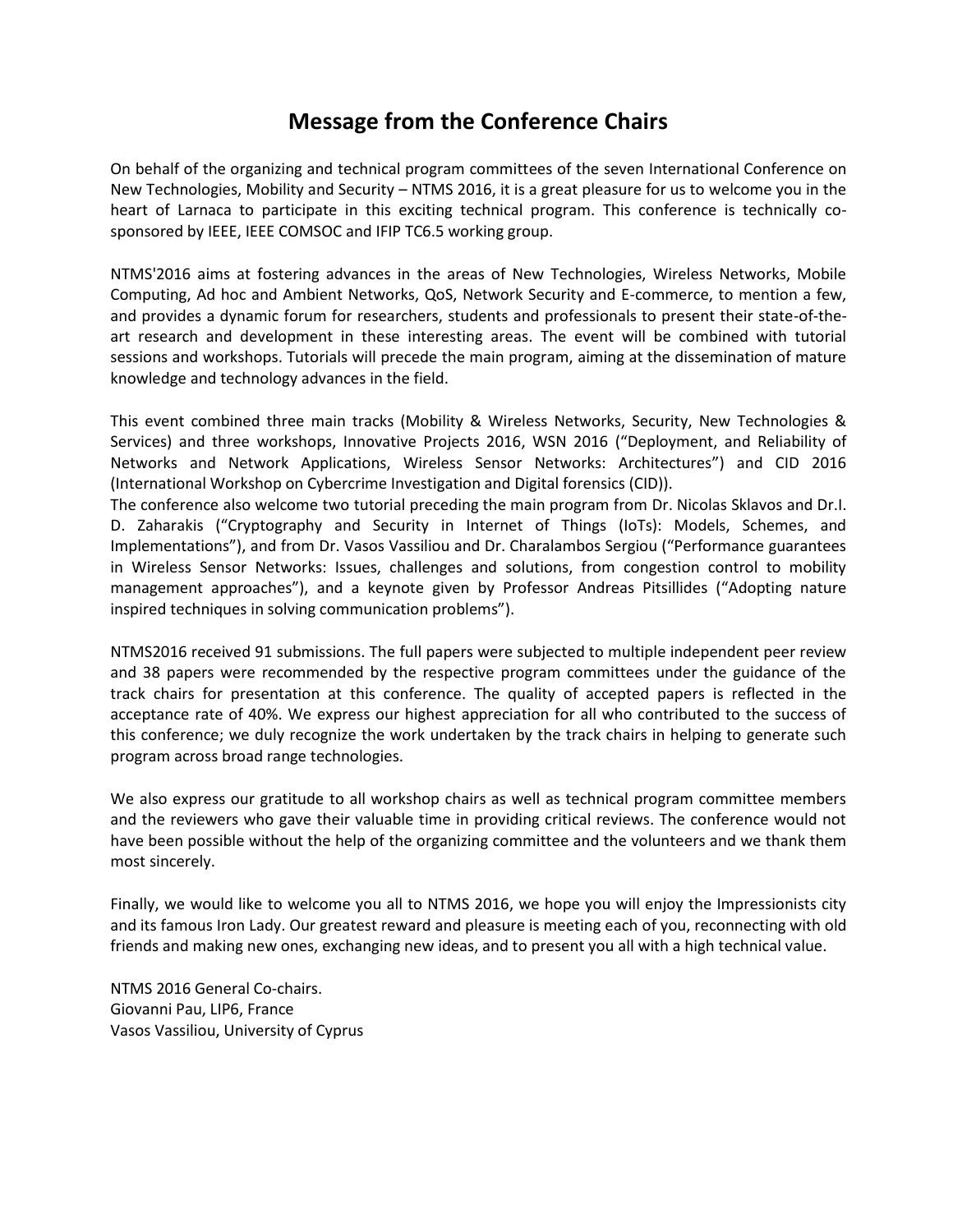## **NEW TECHNOLOGIES TRACK CHAIRS Welcome Message**

On behalf of the Organizing Committee, we are delighted to welcome you to Larnaca, for the  $8<sup>th</sup>$  IFIP International Conference on New Technologies, Mobility and Security – Track: New Technologies & services, which take place from November 21 to 23, 2016.

As the Co-Chairs of this Track, we have done our best to provide you with a solid technical program. The aim of this Track is to provide participants a platform to exchange ideas, discover novel opportunities, meet new friends, and broaden their knowledge.

This year, we have received a large number of submissions. Every paper has been peer-reviewed by at least three reviewers. We are very grateful to the Technical Program Committee of our Track and all the reviewers for their careful evaluation of submissions, which enabled us to put together an excellent technical program, covering cutting edge topics such as applying intelligent techniques to network management, information-centric networking, the Internet of things and mobile, wireless and sensor networking.

We would like to deeply thank the organizing committee of the  $8<sup>th</sup>$  IFIP International Conference on New Technologies for their great help and guidance at all stages. We wish to thank our main sponsors.

Finally, we would like to thank all of you for your participation in the New Technologies and Services Track. We sincerely hope that you enjoy the Conference.

New Technologies & services Program co–chairs Gustavo Marfia,University of Bologna, Italy George Xylomenos, Athens University of Economics and Business, Greece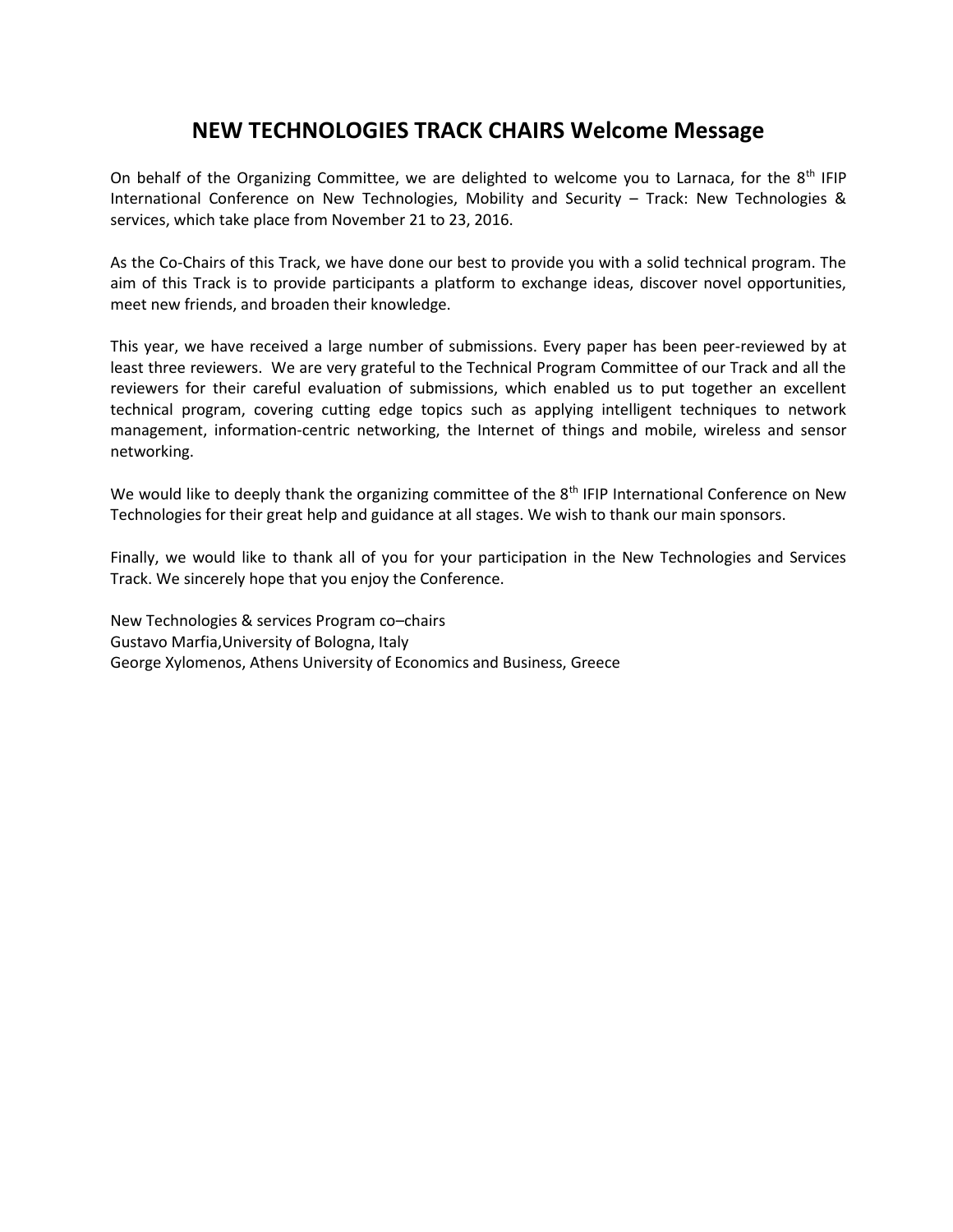## **MOBILITY TRACK CHAIRS Welcome Message**

It is a great pleasure to welcome everyone to the Mobility and Wireless Networks Track within the eighth edition of the NTMS 2016 conference held in Larnaca, Cyprus November 21st – 23rd 2016 following the great success of the previous editions.

The Mobility and Wireless Networks Track is particularly interested on the new approaches, technologies, architectures and applications in the areas of mobile computing and wireless networking and addresses topics related to their performance, configuration, cross-layer approaches, scalability, resilience and survivability; offering the opportunity for a more focused exchange of ideas and presentation of on-going research relevant to these areas.

This year, we have received a 41 submissions among which 17 papers were selected after a thorough peer review process. We would like to thank all researchers who submitted their papers, and the Technical Program Committee members for their valuable time and careful evaluation of submissions.

We also express our gratitude to for the steering committee who devoted an enormous amount of time in assembling a great technical program committee and following the papers review process. A special thanks also to Dr. Mohamad Badra who was extremely available in following and supporting the track organisation.

Finally, we would like to thank all of you for your participation in the Mobility and Wireless Networks Track. We sincerely hope that you enjoy the eighth edition of NTMS 2016 and wish you a fruitful and nice Conference.

Mobility and Wireless Networks Track, NTMS 2016, Track Chairs, Professor Haidar Safa - American University of Beirut, Lebanon Professor Samuel Pierre, École Polytechnique de Montréal, Canada Professor Panayiotis Kolios, University of Cyprus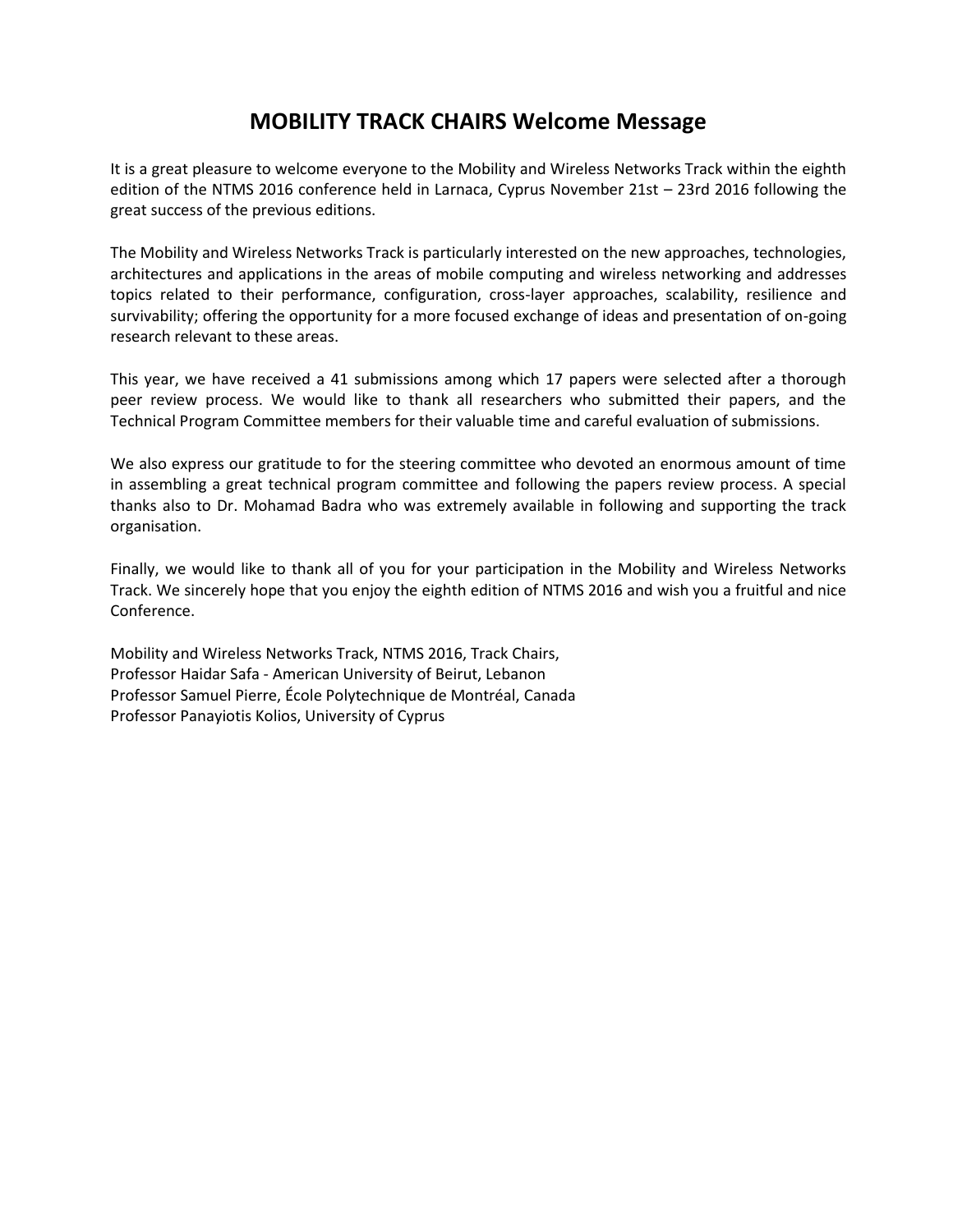## **SECURITY TRACK CHAIRS Welcome Message**

The security track of the NTMS 2016 international conference was conceived with the intention of dealing with the security aspects of modelling, designing and implementing heterogeneous wired and wireless communications networks, services and applications.

The track received 34 international submissions that were all initially revised by the track co-chairs to determine that a minimum quality level was reached. Only 12 papers were selected for presentation in the track. Moreover, 9 papers were accepted as short papers where authors will present them during the short papers sessions.

It would be impossible to organize this track without the hard work and dedication of many people. In particular, we would like to thank all researchers and practitioners who submitted their papers, and thank the program committee members for reviewing the papers. We also appreciate the help from General co-chairs, and the Steering committee.

We see this tack as an opportunity for all researchers coming from different institutes working on different security problems to interact with each other and brainstorm on new open challenges. Wish you all a pleasant stay in Cyprus and looking forward to hear your feedback about the track and the conference.

Security Program co–chairs Hadi Otrok, Khalifa University, Abu Dhabi, UAE Azzam Mourad, LAU, Beirut, Lebanon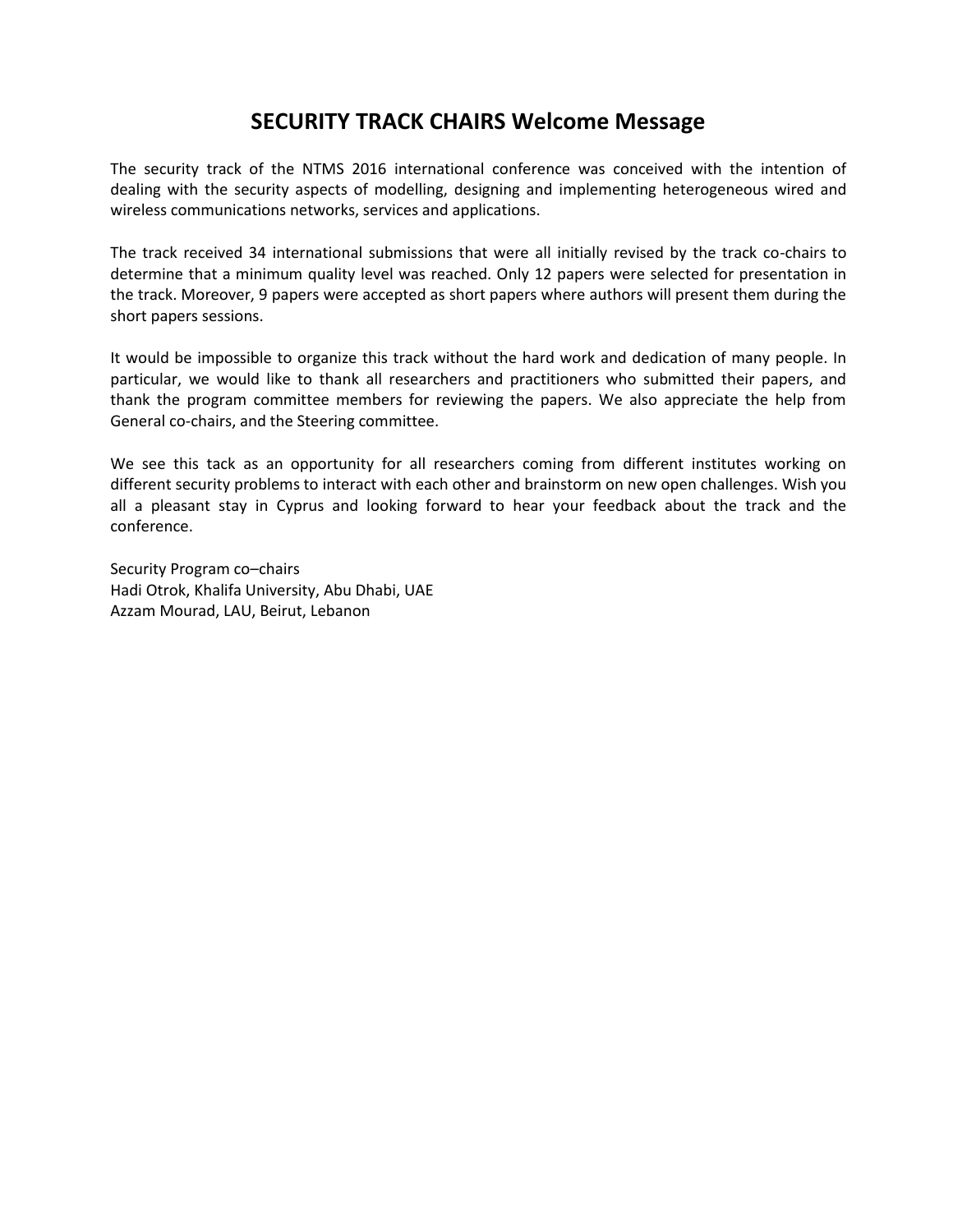# **NTMS'2016 CONFERENCE COMMITTEE**

## **CONFERENCE CO-CHAIRS**

Giovanni Pau, LIP6, France Vasos Vassiliou, University of Cyprus

#### **STEERING COMMITTEE**

Mohamad Badra, Zayed University, UAE Stamatios Kartalopoulos, University of Oklahoma, USA Houda Labiod, Telecom ParisTech, France Azzedine Boukerche, University of Ottawa, Canada Pascal Urien, TELECOM ParisTech, France

### **TPC CHAIR**

Hadi Otrok, KUSTAR, Abu Dhabi, UAE

## **TRACKS CO–CHAIRS NEW TECHNOLOGIES TRACK CO–CHAIRS**

George Xylomenos, Athens University of Economics and Business, Greece Gustavo Marfia University of Bologna, Italy

#### **MOBILITY TRACK CO–CHAIRS**

Samuel Pierre, École Polytechnique de Montréal, Canada Haidar Safa - American University of Beirut, Lebanon Professor Panayiotis Kolios, University of Cyprus

### **SECURITY TRACK CO–CHAIRS**

Hadi Otrok, KUSTAR, Abu Dhabi, UAE Azzam Mourad, Lebanese American University, Lebanon

### **KEYNOTE/TUTORIAL COMMITTEE CO-CHAIRS**

Francine Krief, Bordeaux INP, France Badr Benmammar, LTT Laboratory, University of Tlemcen, Algeria

> **WORKSHOPS CO-CHAIR** Layth Sliman, EFREI, France

**FINANCE CHAIR** Ibrahim Hajjeh, Fransec, France

## **PUBLICITY CHAIR** Mohamad Badra, Zayed University, UAE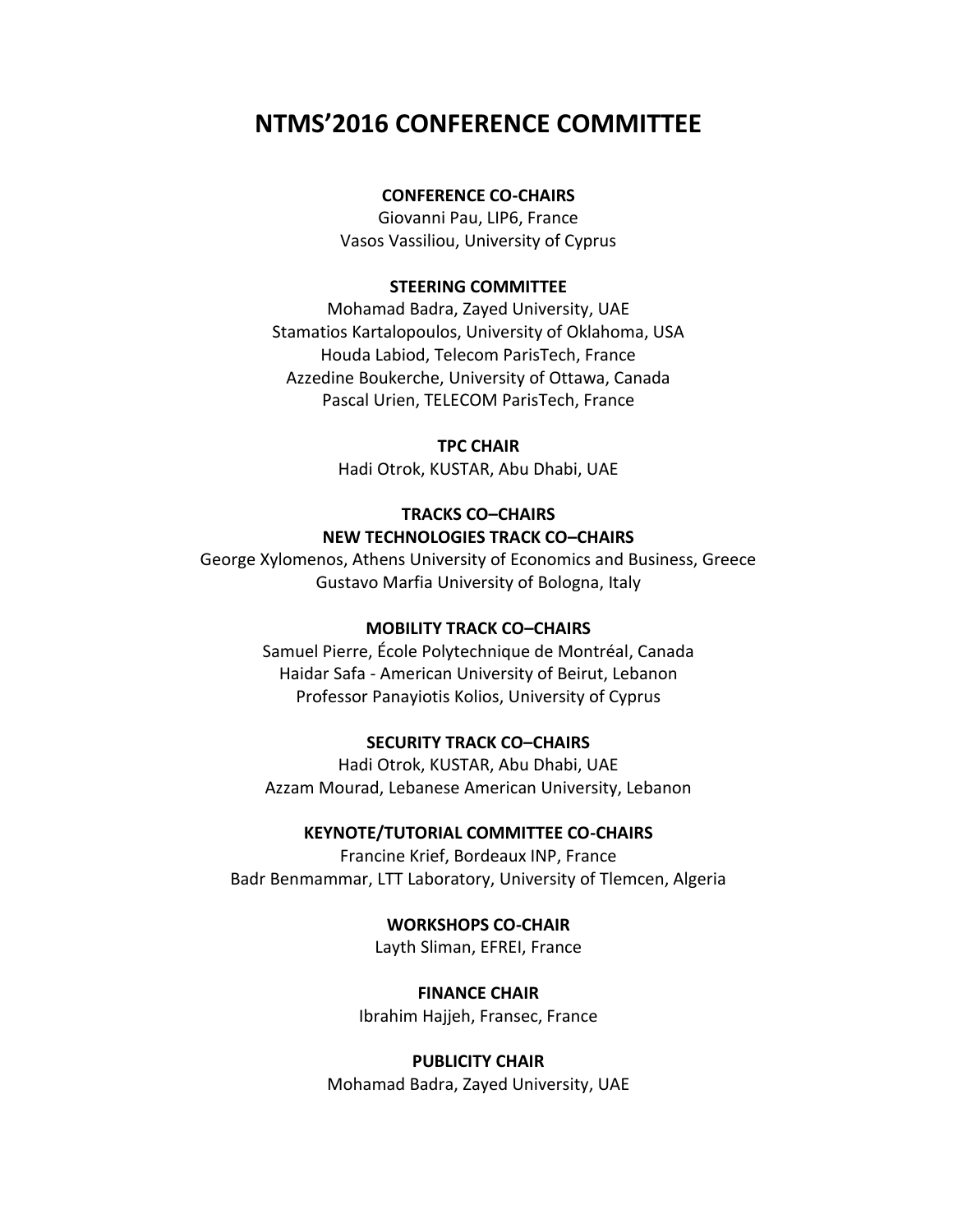#### **SPONSOR CO-CHAIR**

George Pallis, University of Cyprus Petros Stratis, EasyConference, Cyprus

### **LOCAL ORGANIZATION COMMITTEE**

Chrysostomos Chrysostomou, Frederick University, Cyprus Petros Stratis, EasyConference, Cyprus

### **WSN-ADT 2016 CO-CHAIRS**

Abed Ellatif Samhat, Lebanese University, Lebanon Mohamad Badra, Zayed University, UAE

#### **CID 2016 CHAIR**

Farkhund Iqbal, Zayed University, United Arab Emirates

#### **TECHNICAL PROGRAM COMMITTEE – MEMBERS**

#### **NEW TECHNOLOGIES TRACK**

| Andre     | Aquino             | Universidade Federal de Alagoas                                  |  |  |
|-----------|--------------------|------------------------------------------------------------------|--|--|
| Luiz      | <b>Bittencourt</b> | University of Campinas                                           |  |  |
| Makram    | <b>Bouzid</b>      | Nokia                                                            |  |  |
| Aline     | Carneiro Viana     | <b>INRIA</b>                                                     |  |  |
| Filippo   | Cugini             | <b>CNIT</b>                                                      |  |  |
| Felipe    | Cunha              | Federal University of Minas Gerais                               |  |  |
| Marilia   | Curado             | University of Coimbra                                            |  |  |
| Daniel    | Guidoni            | Federal University of São João Del-Rei                           |  |  |
| Mohamed   | Hassan             | American University of Sharjah                                   |  |  |
| Salekul   | <b>Islam</b>       | United International University (UIU)                            |  |  |
| Francine  | Krief              | University of Bordeaux                                           |  |  |
| Guilherme | Maia               | Federal University of Minas Gerais                               |  |  |
| Hamid     | Mcheick            | University of Quebec at Chicoutimi                               |  |  |
| Rodolfo   | Meneguette         | Instituto Federal de Educação, Ciência e Tecnologia de São Paulo |  |  |
| Guy       | Pujolle            | University Pierre et Marie Curie - Paris 6                       |  |  |
| Farhan    | Siddiqui           | <b>Walden University</b>                                         |  |  |
| Chuan     | Yue                | <b>Colorado School of Mines</b>                                  |  |  |
|           |                    | <b>MOBILITY TRACK</b>                                            |  |  |
| Fatima    | Abu Salem          | American University of Beirut                                    |  |  |
| Nadine    | Adra               | King Abdulaziz University                                        |  |  |
| Hazem     | Ahmed              | École Polytechnique                                              |  |  |
| Angelos   | Antonopoulos       | Telecommunications Technological Centre of Catalonia (CTTC)      |  |  |

Stefano Avallone University of Naples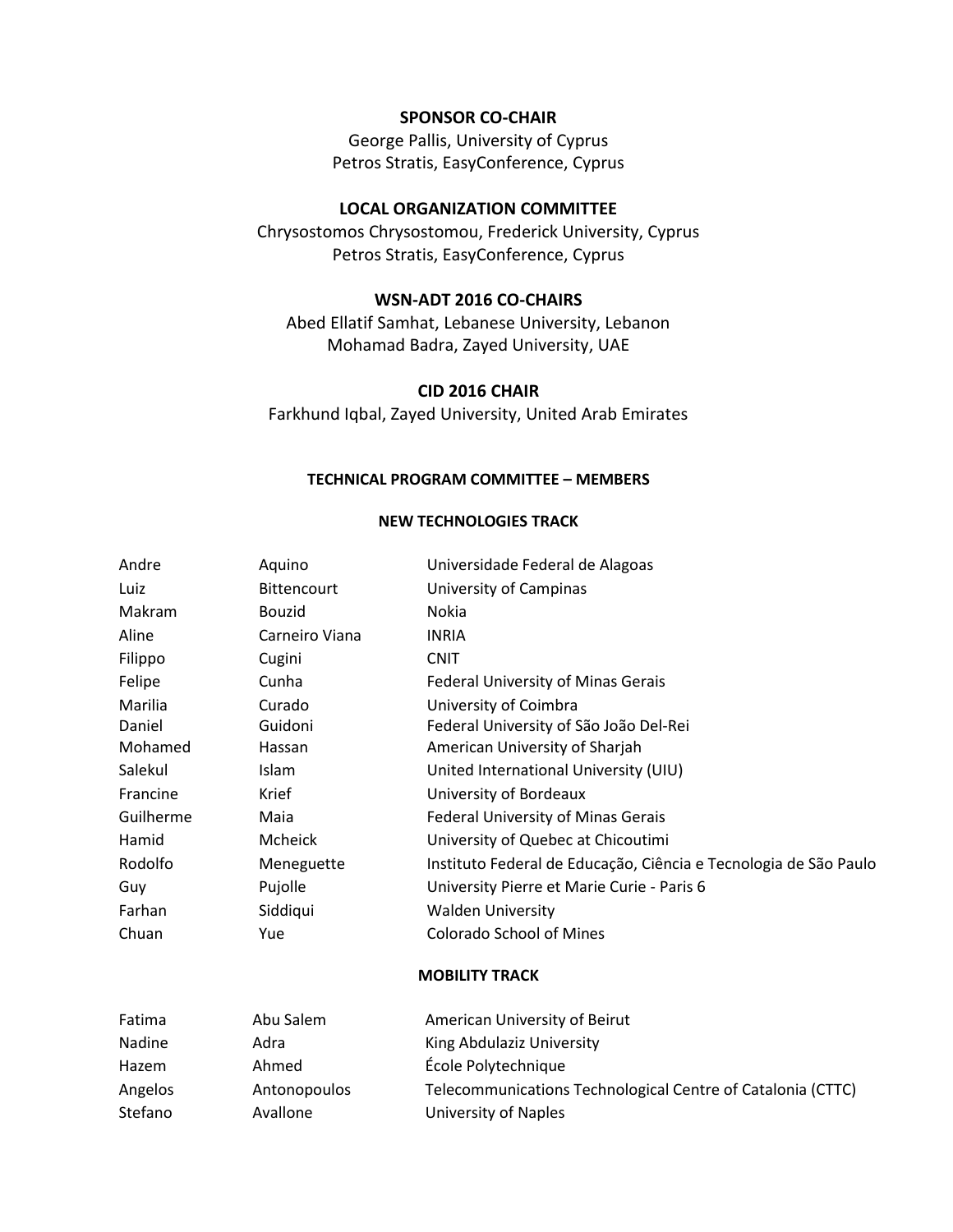| Mohamad       | Badra             | <b>CNRS/Zayed University</b>                         |  |  |
|---------------|-------------------|------------------------------------------------------|--|--|
| Kemal         | <b>Bicakci</b>    | <b>TOBB University of Economics and Technology</b>   |  |  |
| Fernando      | <b>Boavida</b>    | University of Coimbra                                |  |  |
| Yu            | Chen              | <b>Binghamton University</b>                         |  |  |
| Yung-Mu       | Chen              | <b>Ruckus Wireless</b>                               |  |  |
| Bong Jun      | Choi              | The State University of New York (SUNY) Korea        |  |  |
| Carl          | Debono            | University of Malta                                  |  |  |
| van Thuan     | Do                | MikroLogikk AS                                       |  |  |
| Alban         | Duverdier         | Centre National D'Etudes Spatiales (CNES)            |  |  |
| Youssef       | El Hajj Shehadeh  | <b>Chemnitz University of Technology</b>             |  |  |
| Wassim        | El-Hajj           | American University of Beirut                        |  |  |
| Pingyi        | Fan               | <b>Tsinghua University</b>                           |  |  |
| Hacene        | Fouchal           | Université de Reims Champagne-Ardenne                |  |  |
| Giulio        | Galante           | <b>Ericsson IT Solutions &amp; Services</b>          |  |  |
| Ivan          | Ganchev           | University of Limerick                               |  |  |
| Rung-Hung     | Gau               | National Chiao Tung University                       |  |  |
| Shahin        | Gheitanchi        | Altera European Technology Centre                    |  |  |
| Zhangyu       | Guan              | Northeastern University                              |  |  |
| Nen-Fu        | Huang             | <b>National Tsing Hua University</b>                 |  |  |
| Mohamad       | Jaber             | American University of Beirut                        |  |  |
| Georgios      | Kambourakis       | University of the Aegean                             |  |  |
| Peng-Yong     | Kong              | Khalifa University of Science, Technology & Research |  |  |
| Pascal        | Lorenz            | University of Haute Alsace                           |  |  |
| Valeria       | Loscrí            | Inria Lille-Nord Europe                              |  |  |
| Saida         | Maaroufi          | Ecole Polytechnique de Montréal                      |  |  |
| Natarajan     | Meghanathan       | Jackson State University                             |  |  |
| Amir          | Mowlaei           | KAR-TECH, Inc.                                       |  |  |
| Mohamed       | Nassar            | American University of Beirut                        |  |  |
| Symeon        | Papavassiliou     | National Technical University of Athens              |  |  |
| Samuel        | Pierre            | Ecole Polytechnique de Montreal                      |  |  |
| Nasser-Eddine | Rikli             | King Saud University                                 |  |  |
| Jorge         | Sá Silva          | University of Coimbra                                |  |  |
| Walid         | Saad              | Virginia Tech                                        |  |  |
| Altair        | Santin            | Pontifical Catholic University of Parana (PUCPR)     |  |  |
| Abdallah      | Shami             | University of Western Ontario                        |  |  |
| Mujdat        | Soyturk           | <b>Marmara University</b>                            |  |  |
| Aaron         | Striegel          | University of Notre Dame                             |  |  |
| Anousheh      | Tavakoli-Dehkordi | University of Greenwich                              |  |  |
| Yong          | Wang              | Dakota State University, Madison, SD                 |  |  |
| Hirozumi      | Yamaguchi         | Osaka University                                     |  |  |
| Kok-Lim Alvin | Yau               | <b>Sunway University</b>                             |  |  |
|               |                   |                                                      |  |  |

#### **SECURITY TRACK**